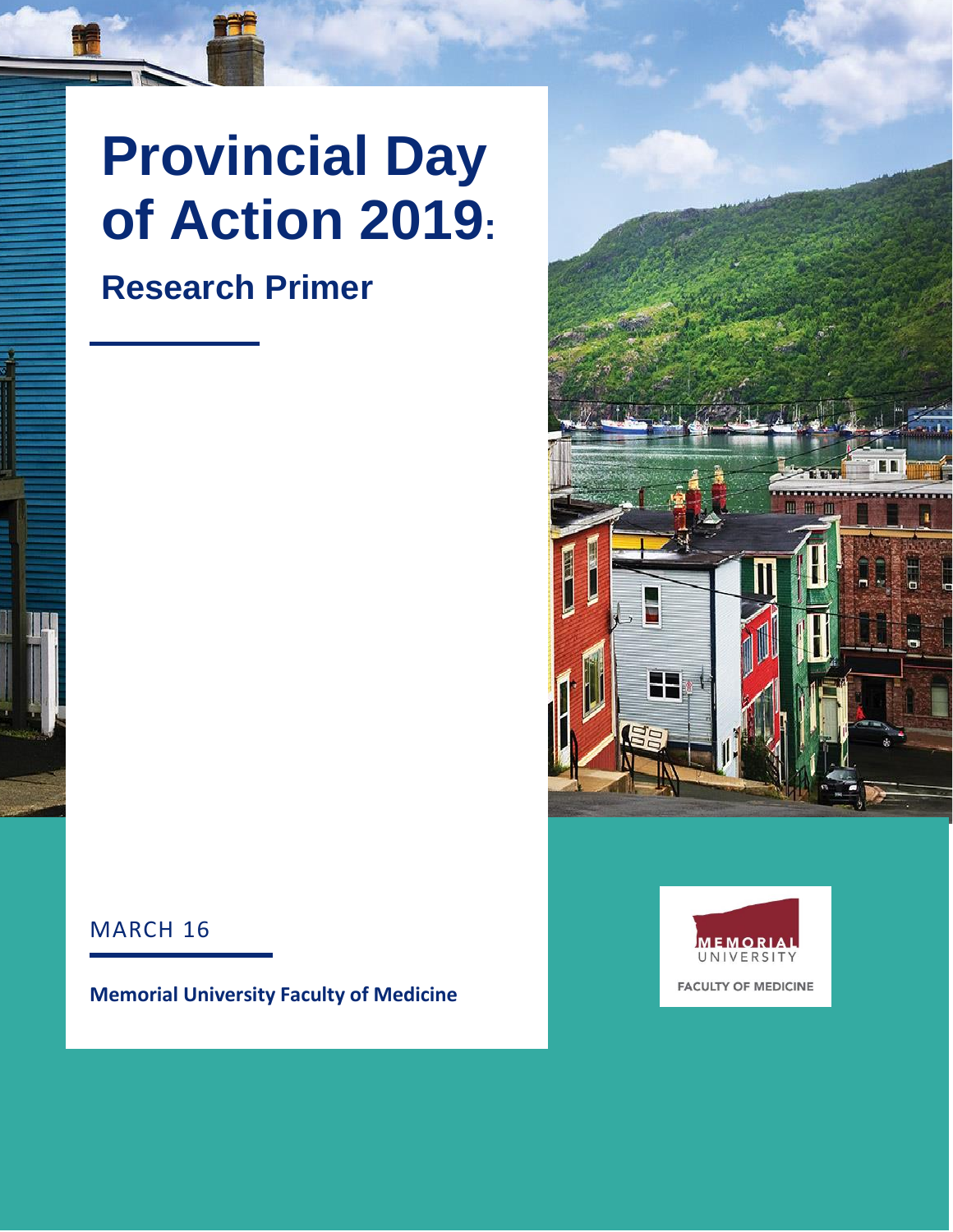#### **What is Type 1 Diabetes?**

Type 1 diabetes mellitus (T1DM) is a disorder in which the pancreas cannot produce insulin. Given the role of insulin in maintaining blood sugar, external sources of insulin, or insulin therapy, must be taken to avoid elevated sugar levels and adverse outcomes [1].



#### **What is Insulin Therapy?**

Insulin therapy, which generally consists of either human insulin or an analog, supplements the inadequate insulin levels produced by the dysfunctional pancreas of a T1DM patient [2]. There are currently four major types of insulin therapies: rapid-, short-, intermediate- and long-acting. Therapy also generally comprises basal and bolus dosages. Basal therapy provides a baseline insulin level that mimics normal insulin secretion in periods between meals, whereas bolus therapy is taken during meals and simulates the typical pancreas' response to food intake. In terms of administration, there are three existing delivery methods for insulin therapy in Canada: subcutaneous injections, continuous subcutaneous insulin infusion (CSII, generally referred to as insulin pump therapy) and intravenous infusion [3]. Though various options are available, insulin pump therapy is generally considered the best method, given that it mimics "the pattern of insulin secretion by β-cells, delivers insulin with unequalled precision and allows a high lifestyle flexibility" [4].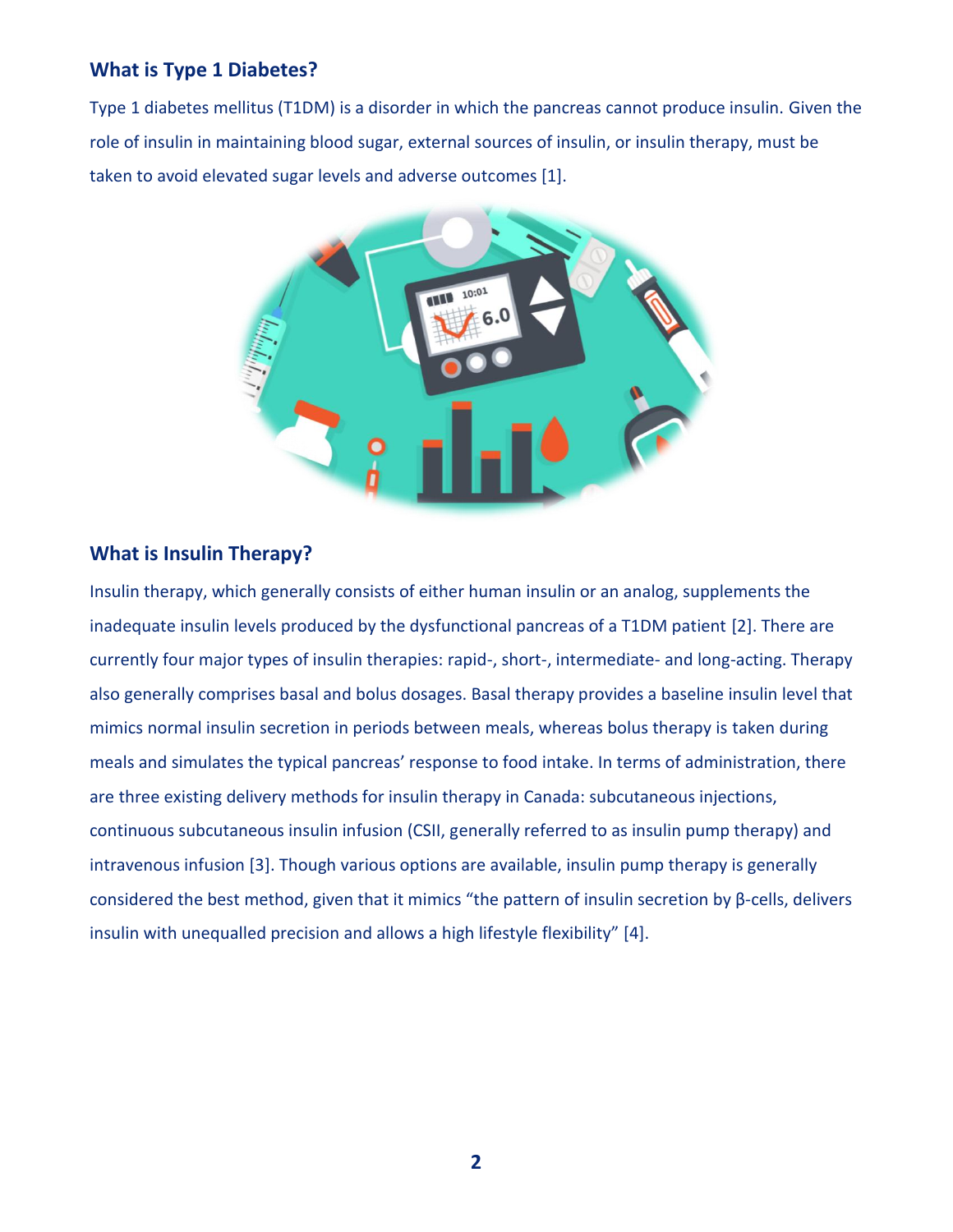

## **What is an Insulin Pump?**

In insulin pump therapy, a patient wears an external device that delivers a continuous, basal dose of rapid-acting insulin 24 hours per day. The user is also able to manually administer a bolus dose of rapid-acting insulin during meals by simply pressing a button on the device. To achieve this functionality, the device comprises three major components [5]:

- An electronic device, generally worn on the hip, that comprises a pump, a battery and accessible controls,
- A cartridge, placed within the electronic device, that holds the insulin, and
- An infusion set, which includes a cannula (inserted under the skin) that is connected via a tube to the insulin cartridge.

#### **Benefits of Insulin Pump Therapy**

When compared to other administration methods, the benefits of insulin pump therapy are numerous. As stated above, an insulin pump is generally considered to be the best simulation of the pattern of insulin secretion seen in the properly-functioning pancreas [4]. Medically, pump therapy has been shown to result in fewer episodes of hypoglycemia (or low blood sugar) and a reduction in the mean daily blood glucose values, when compared to multiple daily injections. Moreover, pump therapy has been shown to achieve these benefits while using an average of 26% less insulin than the multiple injection method. In terms of quality of life, use of an insulin pump has also been associated with increased lifestyle flexibility, diet flexibility and sleep patterns [6]. Insulin pumps have also been reported to significantly improve self-esteem, stress levels and mood in diabetic patients, when compared to other methods of administration [7].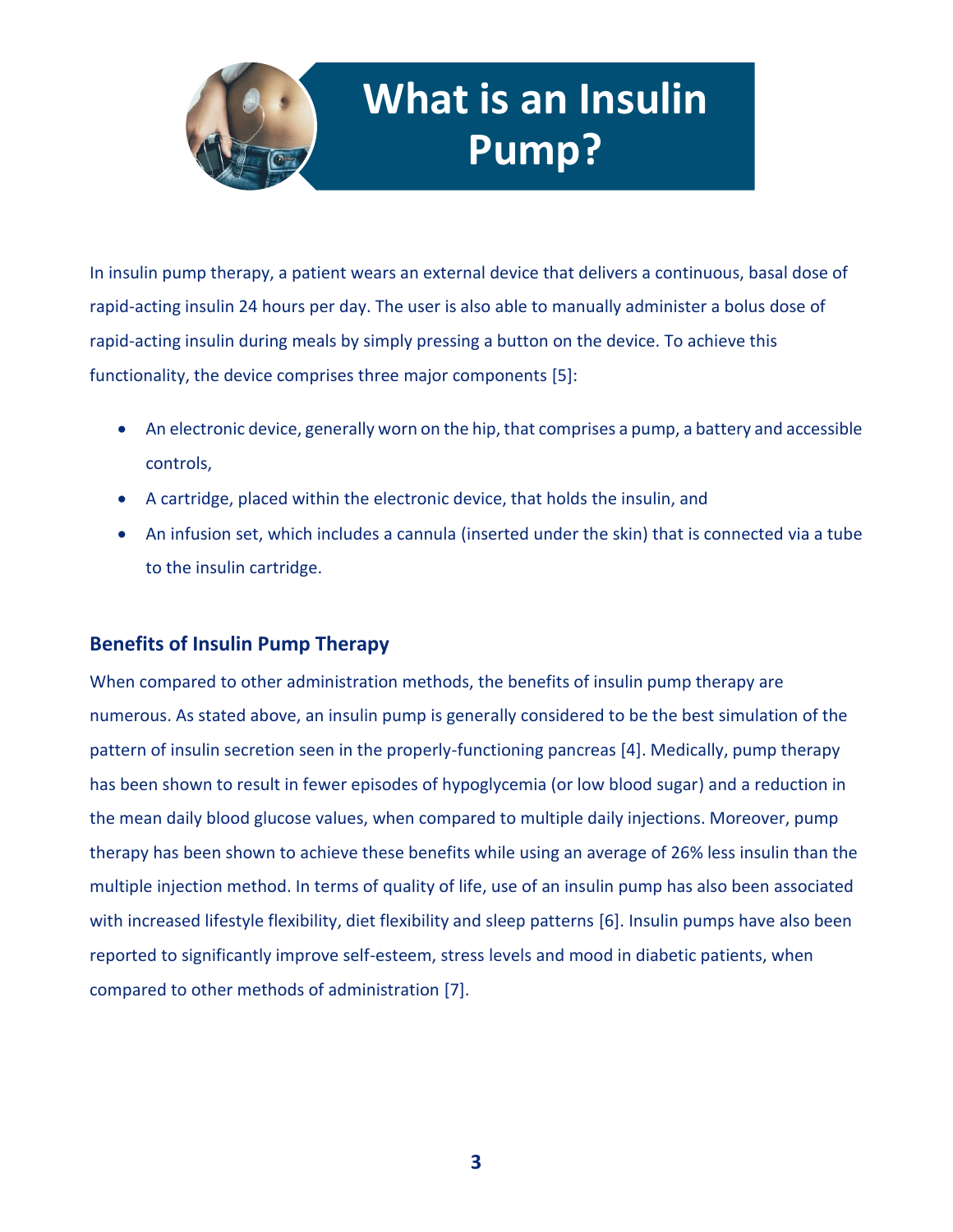#### **Individual Challenges of Insulin Pump Therapy**

Though the medical and quality of life improvements of insulin pump therapy are well-documented, these benefits do not come without a cost to the user. The annual out-of-pocket costs associated with insulin pump usage in Newfoundland and Labrador (NL) can total as high as \$6,300. This value includes the cost of the pump itself, as well as the supplies associated with pump usage [7]. Evidently, these costs present a potential obstacle for T1DM patients to access pump therapy. In fact, 57% of Canadian T1DM patients report that they do not comply with their prescribed therapy because they cannot afford their medications, devices and supplies [8]. This lack of compliance often leads to subpar T1DM management, which can result in a variety of complications such as heart attack, stroke or kidney failure. Diabetes and these related complications account for approximately 10% of acute care hospital admissions [9]. From a public funding standpoint, these complications result in massive direct and indirect healthcare costs that are absorbed by the Canadian medical system. Switching from daily injections to an insulin pump is estimated to reduce the annual incidence of myocardial infarction among T1DM patients in NL by 10%. This would result in significant cost savings for the

myocardial infarction has an average cost of \$20,935. Similarly, the incidence of end stage renal disease would decline by approximately 20.4%, with each case of this disease costing upwards of \$188,771. The incidence of lower limb amputation would decline by 7%, with each case having an average cost of approximately \$28,461 [10]. Other complications that can result from uncontrolled diabetes include retinopathy, neuropathy, and foot ulcers [2], all of which add to the costs incurred by the healthcare system.

health care system, as each case of

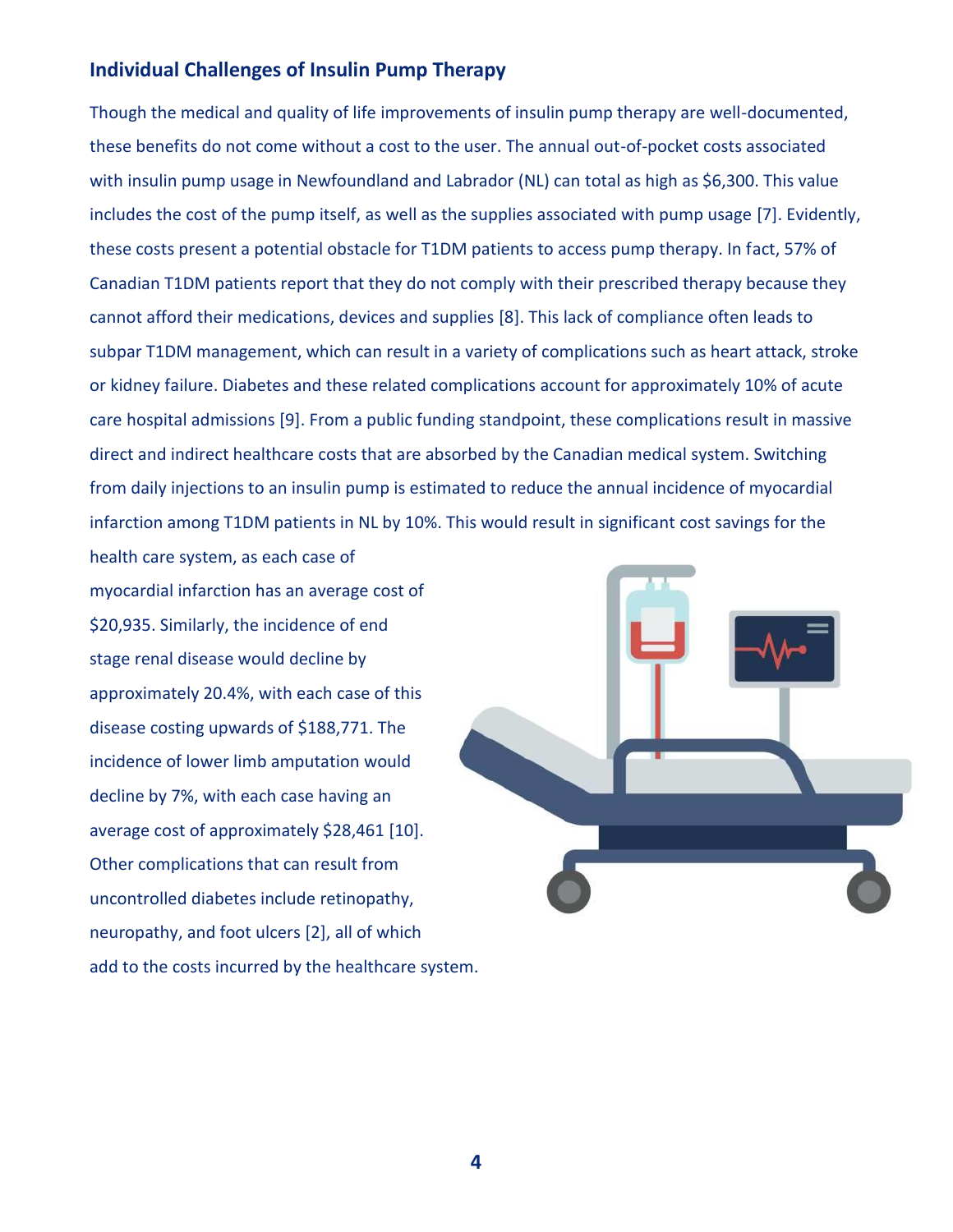#### **Level of Provincial Coverage for Insulin Pump Therapy**

Though some insurance plans cover a portion of insulin pump and supply costs, many Canadian rely

on provincial and territorial programs to offset the restrictive pump therapy costs. Each province and territory in Canada regulates the degree of coverage that their residents receive for insulin pumps and associated supplies. The provincial nature of this regulation results in a broad spectrum of coverage models, each of which includes a range of unique eligibility criteria. In performing an environmental scan of insulin pump coverage in Canada, three general levels of provincial coverage were identified [11]:



- o *Comprehensive* coverage for **pump and supply costs, regardless of age or income.** 
	- o Implemented by Alberta, British Columbia, Nunavut, Northwest Territories, Ontario and Yukon.
- o *Age-based comprehensive*  coverage for **pump and supply costs until the patient reaches a certain age.**
	- o Implemented by Manitoba (18), Newfoundland and Labrador (25), Quebec (18) and Saskatchewan (26).
- o *Age-based sliding scale* coverage for **a proportion (up to a maximum percentage) of pump and supply costs**, **generally based on household size and/or income, until the patient reaches a certain age.**
	- $\circ$  Implemented by New Brunswick (age = 19, maximum = 100%), Nova Scotia (age = 26, maximum < 100%) and Prince Edward Island (age = 19, maximum = 90%).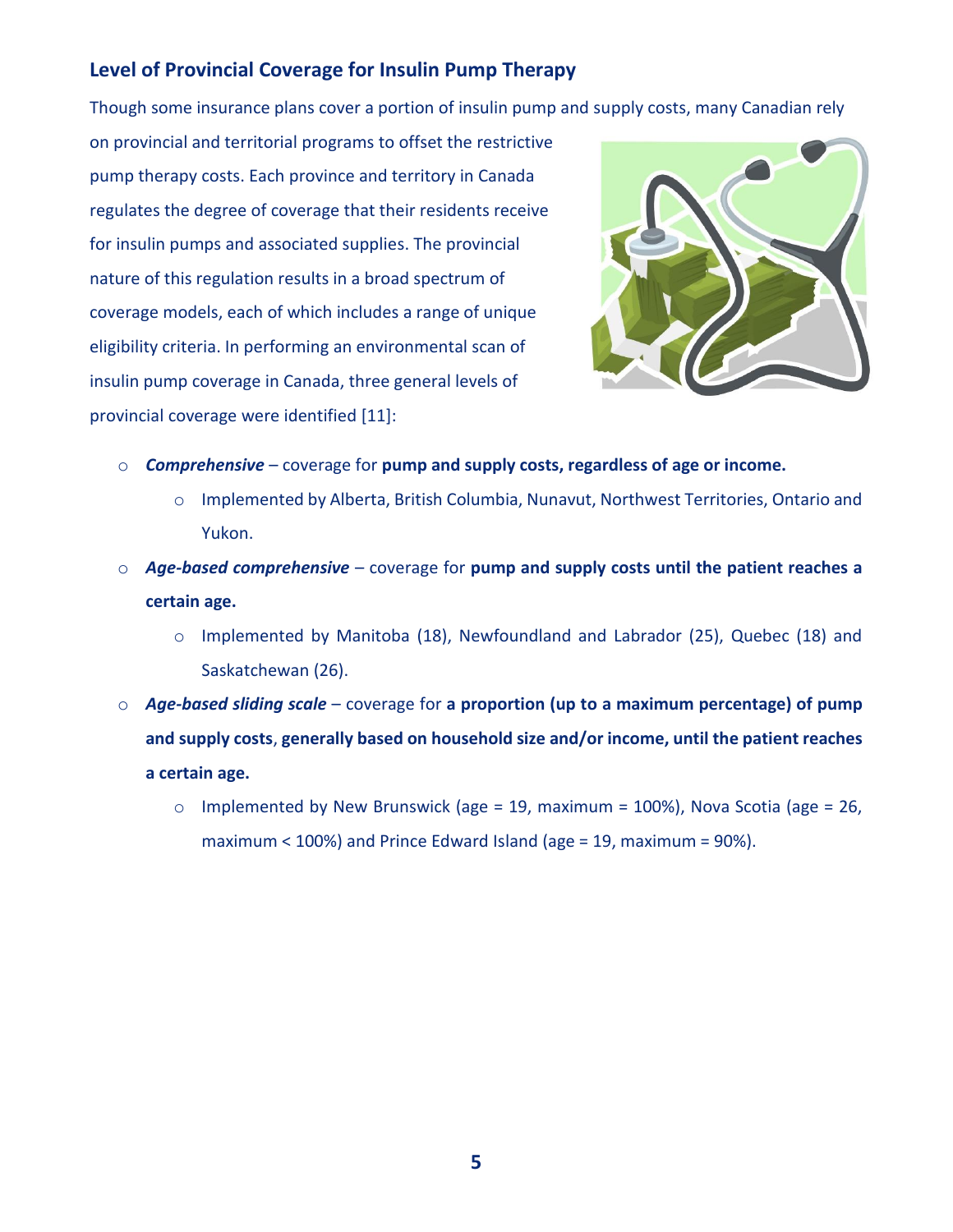#### **Insulin Pump Therapy Coverage in Newfoundland and Labrador**

As stated above, the Government of NL provides T1DM patients with coverage for insulin pumps and supplies up until the age of 25 years. This provides patients with one insulin pump every four years, and does not cover the cost of insulin, test strips, continuous glucose monitoring systems, or insets [12]. This support is for individuals that do not possess private insurance with coverage for insulin pumps and associated supplies, or whose insurance only covers a portion of the cost. The existing plan was put into place in 2010, and also includes insulin pump coverage of up to \$2,500 for public sector employees [11].

#### **Type 1 Diabetes and Insulin Pump Therapy in Newfoundland and Labrador**

In 2012, it was estimated that 2,700 individuals were living with T1DM in NL, a number that was expected to rise to 3,400 by 2032. Within this population, approximately 70% are aged 25 years or older [10]. This age demographic indicates that nearly three-quarters of T1DM patients living in the province lack access to provincial coverage for their insulin pump and supplies. Of the population under 25 years of age, it is estimated that nearly 55% make use of publicly-funded insulin pumps. Though this value may appear low, the figure is in line with values that are reported in other parts of the country [10]. Moreover, it is worth noting that insulin pump therapy is not indicated for every T1DM patient, and that some patients prefer other methods of insulin administration.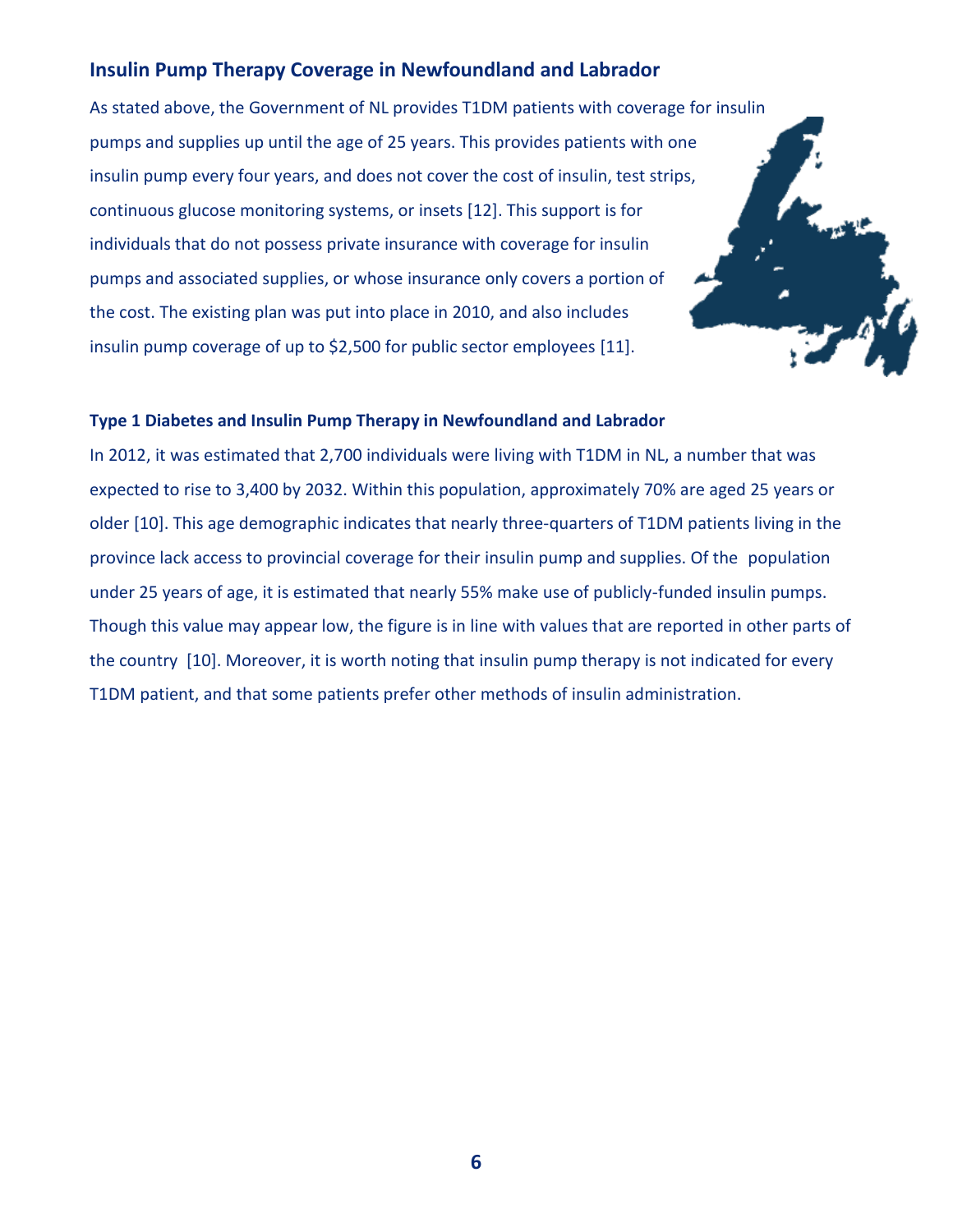#### **Economic Analysis of Expanding Coverage in Newfoundland and Labrador**

In 2012, it was estimated that 430 publicly-funded pumps were being used by T1DM patients under the age of 25 years in NL. By 2032, it was expected that this value would rise to 490 T1DM patients. By removing the current age restriction, it is estimated that the number of publicly-funded pumps would rise to 990 by 2032. These estimates are based on assumed pump usage rates of 60% for individuals under the age of 20 years, and 40% for individuals aged 20 years and older [10].

The annual costs of the current program implemented in NL were estimated to be \$0.7 million in 2012, a value that was expected to increase to \$0.9 million by 2032. In expanding the program to include T1DM patients of all ages, the initial program costs would increase to an estimate of \$2.0 million per year. Along with this rise in annual costs, however, there are significant cost savings that can be expected by reducing the number of T1DM-related complications. In the first year of implementation alone, it is projected that these cost savings would total \$1.6 million. With these savings considered, it is expected that expanding the program would result in a net annual cost of \$0.4 million – a value \$300,000 *less* than the current program costs. Furthermore, the savings associated with reduced T1DM-related complications are expected to grow each year, to the point where the savings will eventually exceed the costs of the program. By 2032, the expanded program is projected to result in net direct savings of \$1.2 million, a value that is \$2.1 million less-expensive than the expected \$0.9 million cost of the existing program in the same year [10].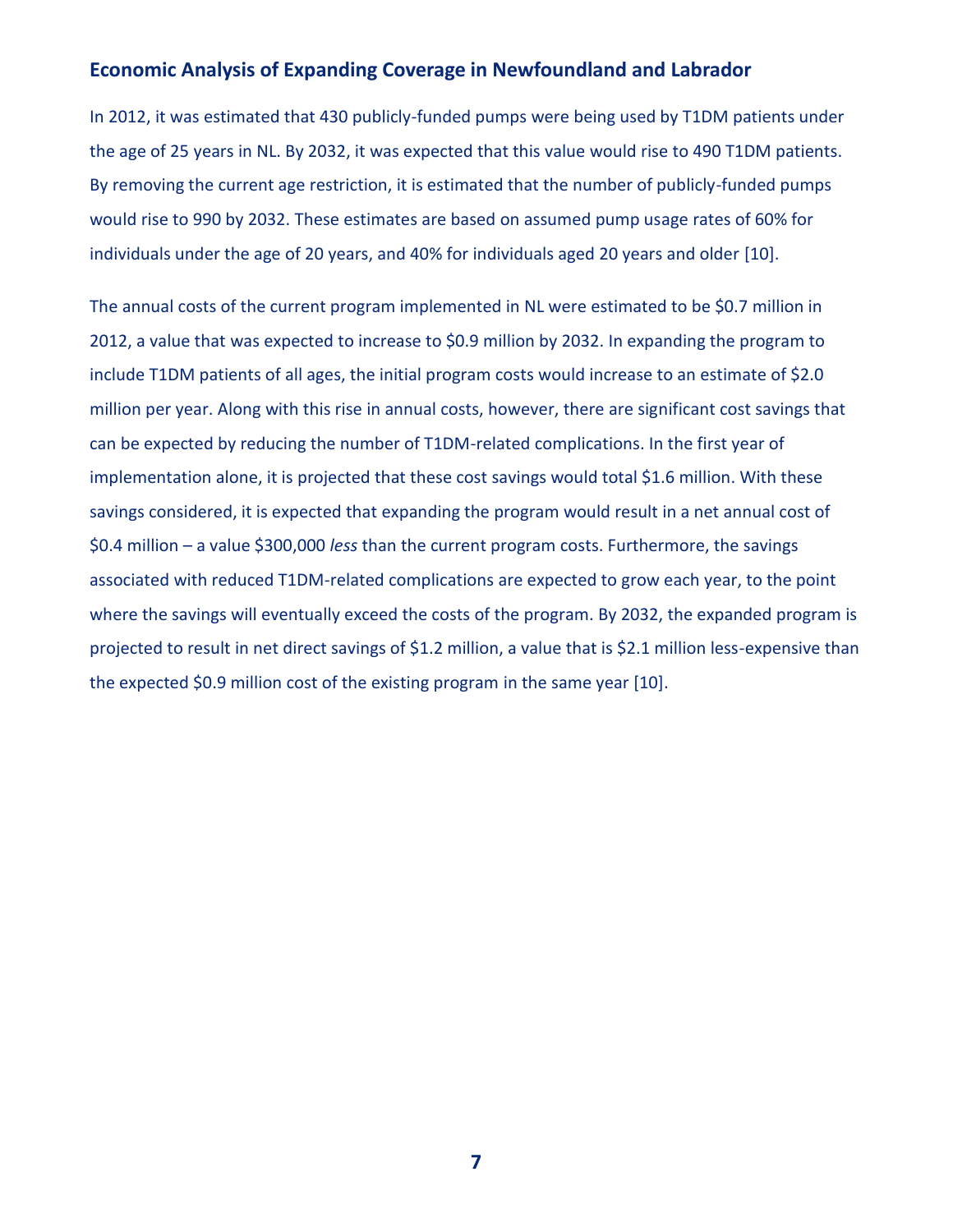#### **Impact on the Patient**

Due to the current provincial coverage, some patients without adequate insurance coverage may have to return to using multiple daily injections as opposed to insulin pump therapy at age 25. For patients who have been on pump therapy for most of their disease course, this can be quite an adjustment. Many patients feel greater treatment satisfaction and have a better health perception, and hence a better quality of life, when using pump therapy as opposed to daily injections. Patients on insulin pump therapy may also experience greater flexibility and freedom when it comes to things such as meal planning and exercise [13]. Returning to injections may result in inadequate control of blood glucose levels, a loss of follow-up care, patient frustration with their health, and ultimately an increased risk of future diabetes-related complications. Patient burnout is also possible in those with a chronic disease such as diabetes and may be exacerbated due to a decrease in diabetes control when switching from pump therapy to multiple daily injections [13]. Patients with better control of their condition are potentially able to be more active in their community and more productive members of society, meaning insulin pump coverage for all ages will have an impact at the societal level as well.

These challenges are compounded by the fact that the current age restriction of 25 coincides with a difficult transitionary stage towards adult life. This stage has been characterized as one in which many T1DM patients see worsened self-management, deteriorated glycemic control and an elevated risk of adverse outcomes. Moreover, individuals in this age range are less likely to seek medical follow-up, furthering their risk of hospitalization from T1DM [15]. By complicating this transitionary period even further by removing access to a key medical treatment, the current Insulin Pump Program fails to address the needs of T1DM patients living in NL.

**8**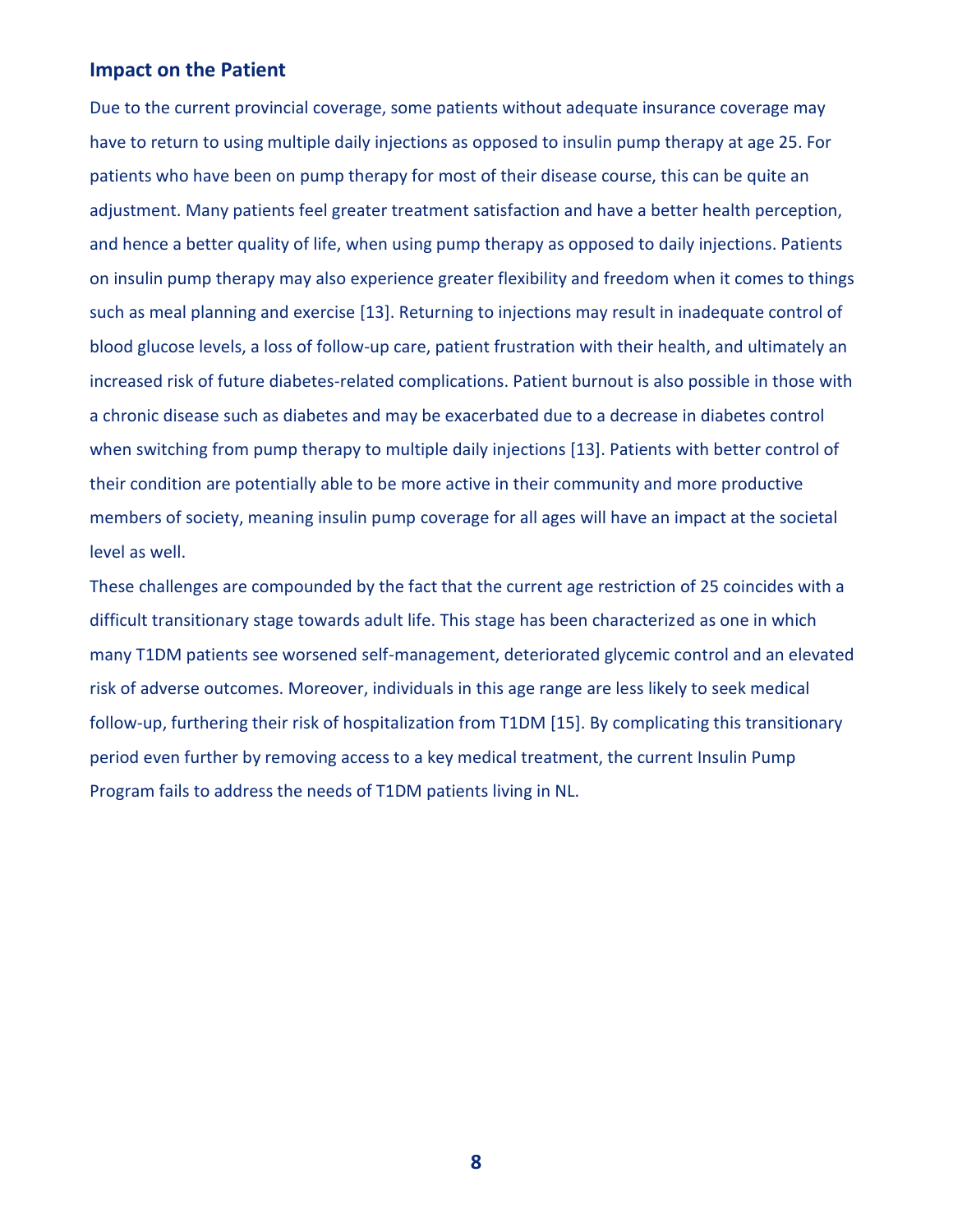#### **Our Ask**

All Newfoundlanders and Labradorians deserve access to the medications, devices, supplies and services that will give them the best chance at normal, healthy, and productive lives. T1DM is a uniquely pervasive problem in our society, and it will take both the vigilance of medical advocates and action of our representatives to curtail. Together, we can make a difference. We, the medical students of Memorial University of Newfoundland, call upon all Members of the House of Assembly to eliminate the age restriction of the current Insulin Pump Program and to, in turn, provide coverage for insulin pumps and their associated supplies to all Newfoundlanders and Labradorians without existing private coverage.